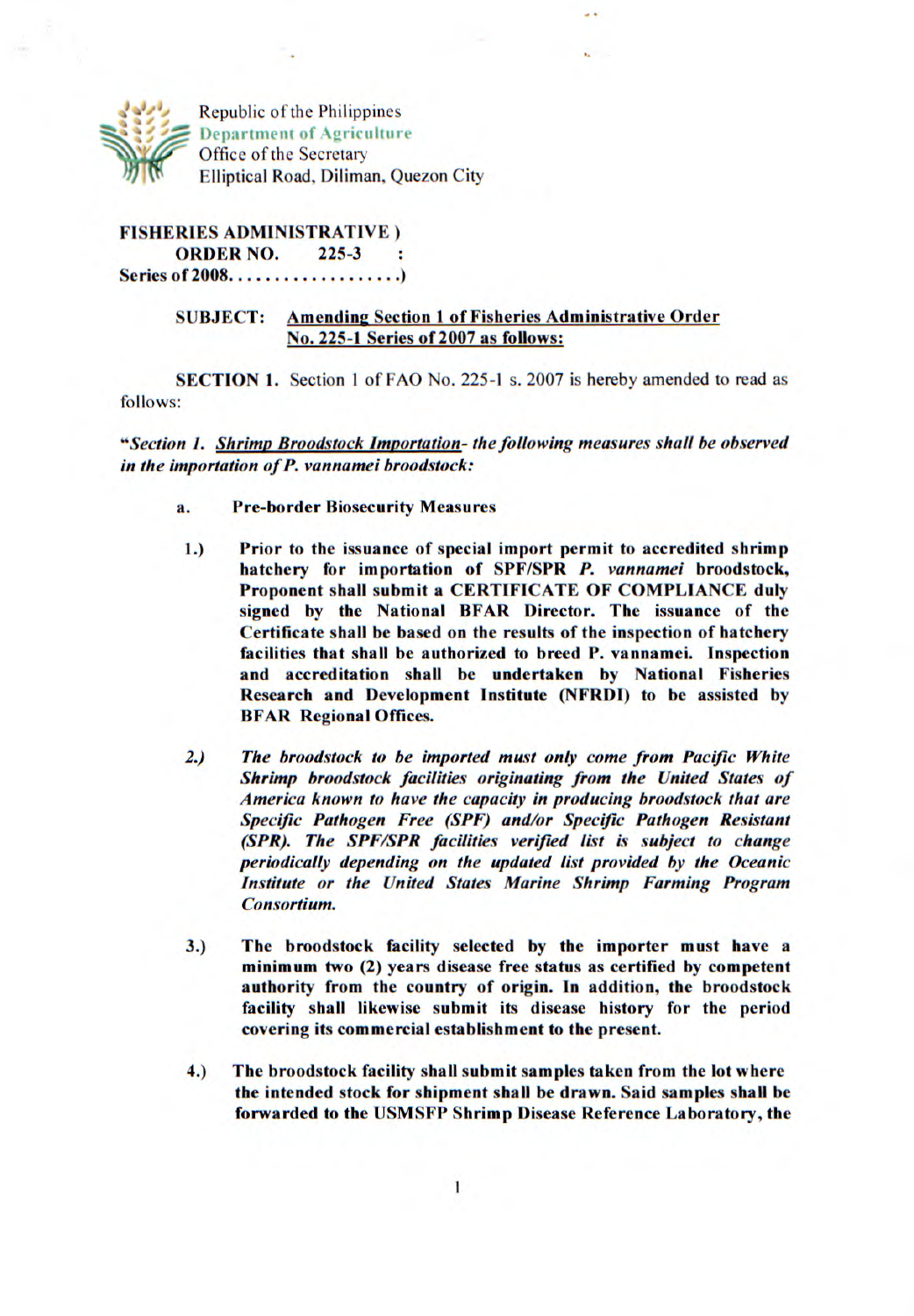Aquaculture Pathology Laboratory, Department of Veterinary Science and Microbiology, University of Arizona, for diagnostic as to their SPF status on the following pathogens:

- a. Taura Syndrome Virus (TSV)
- b. White Spot Syndrome Virus (WSSV)
- C. Infectious Hypodermal and Haematopoietic Necrosis Virus (IHHNV)
- d. Yellow Head Virus Disease (YHVD)
- e. Baculovirus Penaeid (BP)
- f. Hepatopancreatic Parvo-like Virus (HPV)
- g. Necrotizing Hepatopa ncreatitis (NHP)
- h. Monodon Baculo Virus (MBV)
- i. Baculoviral Mid-gut Gland Necrosis Virus (BMN)
- j. Infectious Myo-Necrosis Virus (IMNV)
- 5.) No import permit shall be issued unless the documents specified in the pre-border Biosecurity measures shall have been complied with.
- 6.) The imported broodstock shall be allowed entry into the country at the Ninoy Aquino International Airport (NAIA), the broodstock shipment should take the most direct route from its origin to the Philippines. No trans-shipment will be allowed. Should there be an interruption in the transport (delayed or cancelled flights), any competent authority within the area shall be notified immediately. Said authority shall issue a certification relating to the interruption and certify that the shipment was not co-mingled with other shipment and that the intended shipment was not exposed or subjected to any risk of contamination. In case of broodstock shipment on a regular flight or chartered or special flights to other Philippine international airports other than NAIA, an advance notice shall be given to BFAR Central Office, to enable designated Fisheries Quarantine Officers and Fish Health Officers to be present at the port of entry.
- b. Border Inspection Measures
- 1. Upon arrival, the imported broodstock shall be presented for documentary inspection at the Fisheries Inspection and Quarantine Service (FIQS) at the NAIA.
- 2. After documentary inspection and verification, the imported broodstock shall be transported directly to the BFAR accredited<br>shrimp hatchery facility. The importer, or its designated The importer, or its designated representative, together with representative from the Fisheries Regulatory and **Quarantine Division** (FRQD) will accompany transfer to the facility.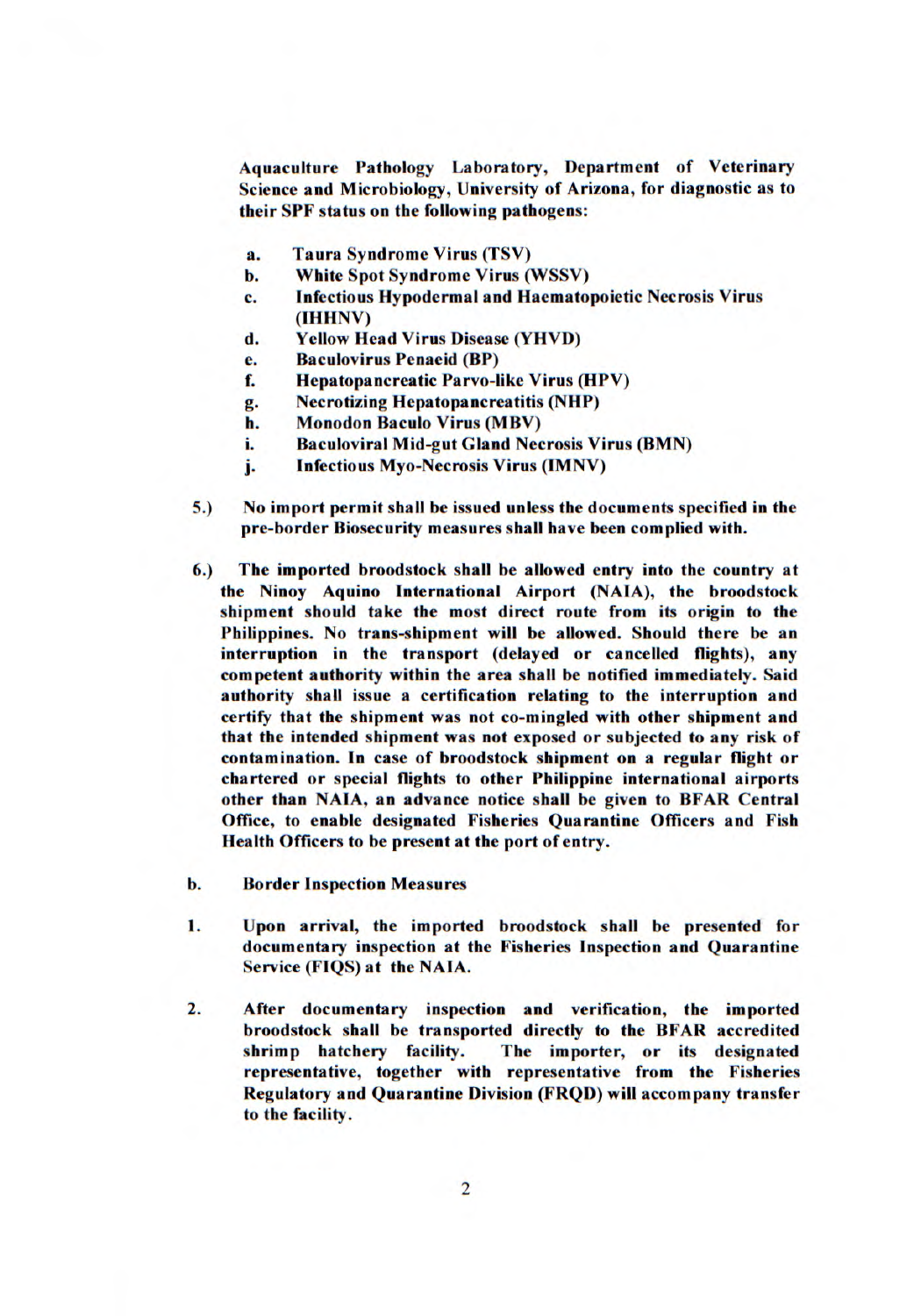- 3. One percent (1%) but not more than ten (10) pieces of representative broodstock sample will be turned over to BFAR Fish Health Central Laboratory for verification of the laboratory results given prior to shipping and accompanying Health Certificate.
- C. Post-border Biosecurity Measures

Upon arrival at the facility, the broodstock shall be confined in designated holding tanks for quarantine and subsequent maturation and breeding purposes.

- d. Testing and Disease Detection
- 1. At PL1-PL 3, samples shall be taken from the larval rearing tanks for testing. As per OlE Diagnostic Manual for Aquatic Animal Disease (2006).
- 2. All samples shall be subjected for analysis for Taura Syndrome Virus (TSV), Baculovirus Penaeid (BP), Necrotizing Hepatopancreatitis (NHP) and Infectious Myo-Necrosis Virus (IMNV) at their respective BFAR Regional Fish Health Laboratories or any accredited laboratory.
- 3. Regular monitoring for the four (4) above mentioned OlE reportable diseases of *P. vannamei will* be conducted by their respective BFAR Regional Fish Health Laboratories, as per OlE Manual of Diagnostic Tests for Aquatic Animal (2006).
- 4. In case of conflict on results, verification shall be done solely by BFAR Central Fish Health Laboratory in Quezon City. Results issued by BFAR Central Fish Health Laboratory shall be final.
- e. Certifying the broodstock
- 1. To keep the integrity and Quality of Postlarvae used for commercial production in different farming systems, only the original certified SPF/SPR broodstock from BFAR verified and recognized broodstock facilities and stocked at accredited shrimp hatcheries shall be the only source of the shrimp postlarvae. The selling of shrimp eggs and nauplii by accredited hatcheries to other shrimp hatcheries is strictly prohibited.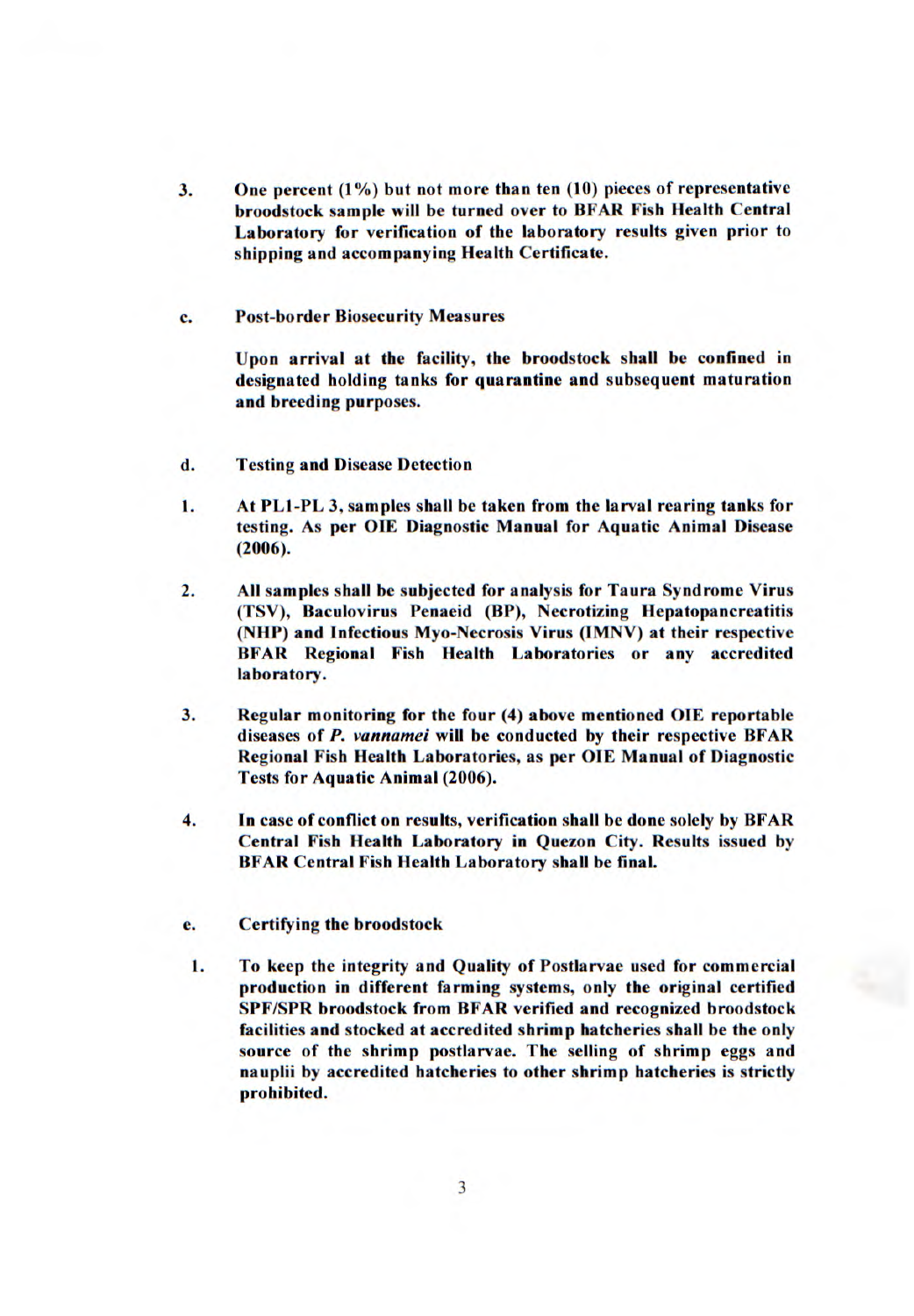- 2. Replacement for spent broodstock shall always originate from verified SPF/SPR shrimp stock only. No Philippine island-born broodstock shall be returned to the accredited hatcheries to produce the postlarvae. Violation of this regulation will warrant outright cancellation of hatchery accreditation. This shall be strictly implemented.
- E Minimum Biosecurity Standards for Controlled Hatchery Facility-The importer shall comply with the minimum biosecurity standards for broodstock maturation, larval rearing and production of F1 offspring, prior to the issuance of an import permit. The following standards shall be used in evaluation of each application of proponent shrimp hatchery for accreditation.
- 1. Water Treatment- The water treatment system should ensure the provision of high quality water. The following protocol is prescribed:
	- a. Incoming water filtration. Initial filtering through sub-sand well points, sand filters (gravity and pressure) or mesh bag filters into the first reservoir for settling tank. After disinfection, final filtration using fine mesh filter bags or membrane filters.
	- b. Water disinfection and sedimentation. Initial disinfection through is done through chlorination. Then disinfection using UV lights (or ozone) did after the final filtration.
	- C. Water conditioning. Through the use of activated charcoal filters and use of Ethylene Diamine Tetra Acetic Acid (EDTA) to chelate remaining heavy metals impurities.
	- 3. Effluent Water Treatment Hatchery and Growout All water discharged from the hatchery should be temporarily stored in a catching pond and treated with hypochlorite solution (>20 ppm active chlorine for not less than 60 minutes) or other effective disinfectant prior to discharge.
	- 4. Physical Isolation The different production facilities shall be physically Isolated from one another, specifically, maturation, spawning and hatching, larval and nursery rearing, indoor and outdoor algal culture and live food production.
	- 5. Aeration -Air flow should be controlled between sections of the facility. Glass wool filters should be installed in the main aeration line servicing all sections.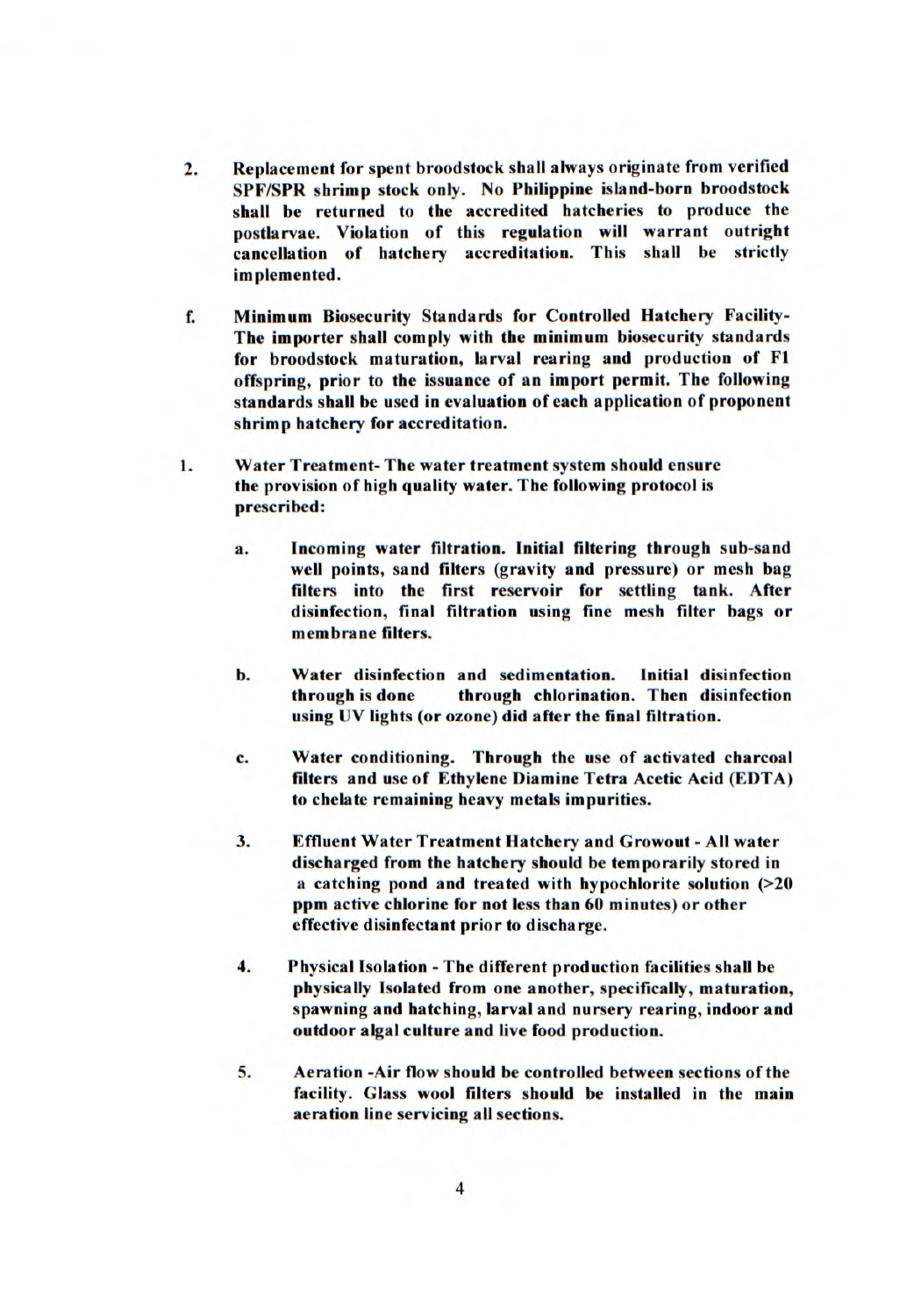## 6.. Sanitation and Disinfection:

- a.. Worker sanitation -washing/bathing routines.
- b. Installation of foot baths and hand washing stations at entry into each separate culture area (all entrance points).
- C. Traffic flow control in sections within the facility- one way: entrance to exit areas.
- d. Control movement of potential disease carriers near the testing area.
- e. Disinfection of equipment and materials in multiple points of use Restrict visitors.

The facility shall be exclusively used for the *P.* vannamei breeding and its fry production and that no other species should be reared in the facility.

- g. The following documents shall be presented for inspection at the port of entry by the importer/broker of *P.* vannamei broodstock to FIQS and BoC personnel.
	- 1. Certificate of Compliance<br>2. Two (2) years disease-
	- Two (2) years disease-free status as certified by Competent Authority at the Federal or State level. Said certificate shall be accompanied by the number of examination and identification of organs/tissues where the DNA/RNA were extracted.
	- 3. Disease History of Broodstock facility of origin
	- 3. Laboratory results from USMSFP Reference Laboratory at the Aquaculture Pathology Laboratory, Department of Veterinary Science and Microbiology, University of Arizona. The results should indicate number of broodstock submitted for examination and identification of organs/tissues where the DNA/RNA were extracted
	- S. Health Certificate from appropriate Country of Origin Competent Authority
	- 6. Detailed travel documents